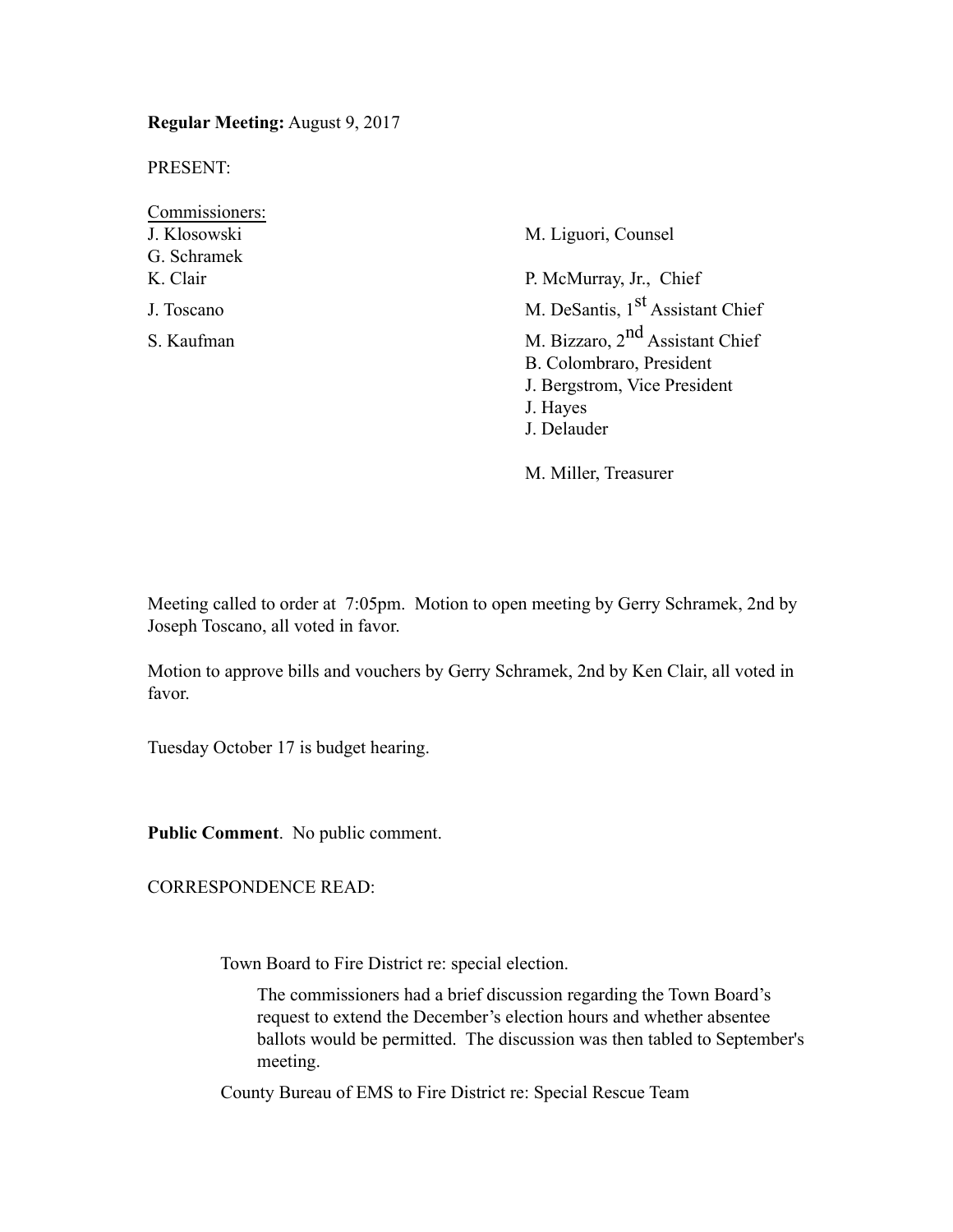Letter from Beshears to District

Suspension of Badge # 513 for backing into building.

**Misc.** Motion to approve John O'Conner for admission of John O'Conner to Technical Rescue Team. Motion by Gerry Schramek, 2nd by Joseph Toscano, all voted in favor.

**O'Conner Davies.** District auditors attended to provide District status report on audit.

# COMPUTER/COMMUNICATIONS/RADIOS

Motion to Purchase radios for 11-4-2 \$7,026.75. NYS CPT62495 11-5-1 \$6,564.24. Installed here but cabling to be provided to truck manufacturer, Motion by Ken Clair, 2nd by Steve Kaufman, all voted in favor.

# FACILITIES

John Klosowski brought Guardtec back regarding door reader system issues. Motion to approve the RFP for snow plow bid. Bids to be opened in September. Motion by Ken Clair, 2nd by Joseph Tuscano, all voted in favor.

## FIRE AND EMS EQUIPMENT

No new business.

FIRE ROADS

**LED Sign Repair.** Commissioners expressed desire to have the LED signs repaired by the department. but are concerned that relocation of intersection may cause removal of the sign. No action taken.

Fire Roads- need to cut grass; Marvin Mountain fire roads need excavator for repairs. Question raised whether LOSAP benefits subject to liability?

## FIRE PREVENTION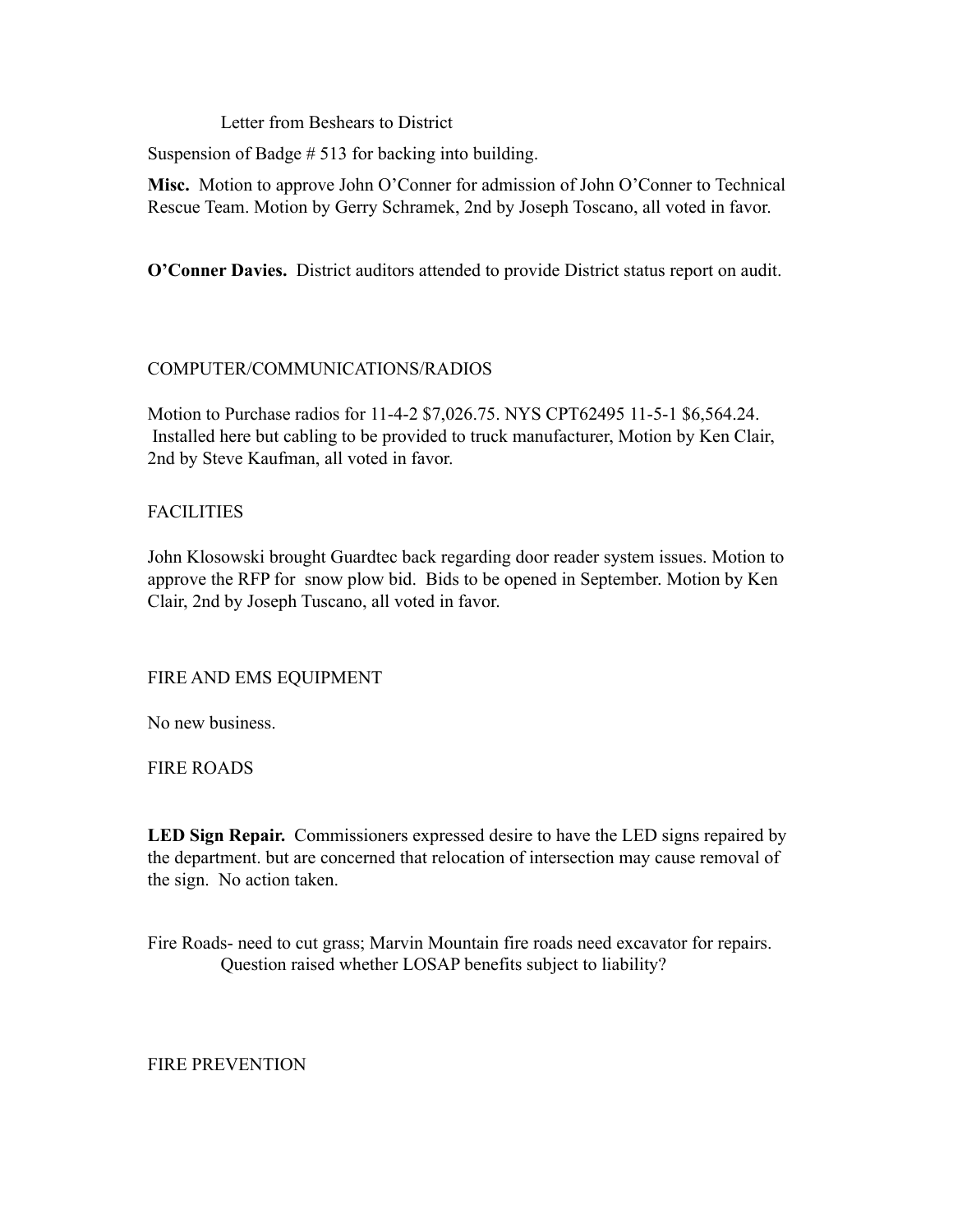No new business.

## GRANTS/AWARDS

Special Meeting scheduled for 8/21/17 at 7:30 p.m. at the Brewster Substation, Route 312, Brewster, NY.

## INSURANCE CLAIMS/VFBL

No new business.

# LEGAL CONTACT/REPORTS

**By-laws.** Counsel asked to re-circulate By-Law package via email and add by-law regarding membership of out of district members.

## LOSAP

**VFIS.** Kathy Sibol from VFIS and Frank Gusmano from Vanguard attended the meeting to provide a update on LOSAP, death benefits and life insurance. Plan funds have rebounded to 82% of total funding required. VFIS suggests minor revision to life insurance to pull it out of death benefit plan to achieve income tax benefit for members. Consider adding additional funds into plan suggested at \$15,000.

Put LOSAP two tier plan back on ballot for December.

# EQUIPMENT/FABRICATION

**Diesel Tank**- Discussion of replacement of diesel tank. No conclusions reached.

**Boat**. Commissioners authorized purchase of Zodiac Boat- '14 Zodiac Defender M II Rescue Boat with fast fill feature for \$8,195.00. Motion by Joseph Toscano, 2nd by Ken Clair, all voted in favor.

**Surplus Equipment**- Certain items can be re-auctioned and certain items cannot be resold. Motion to declare listed items as surplus by Gerry Schramek, 2nd by Steve Kaufman, all voted in favor. **Strainer**- \$250. Motion to purchase strainer for dry hydrant on Dingle Ridge Road. Motion by Ken Clair, 2nd by Steve Kaufman, all voted in favor.

**Ladders-** Motion to purchase 2 ladders for 11-2-5 from MES for \$1,099 by Ken Clair, 2nd by Gerry Schramek, all voted in favor.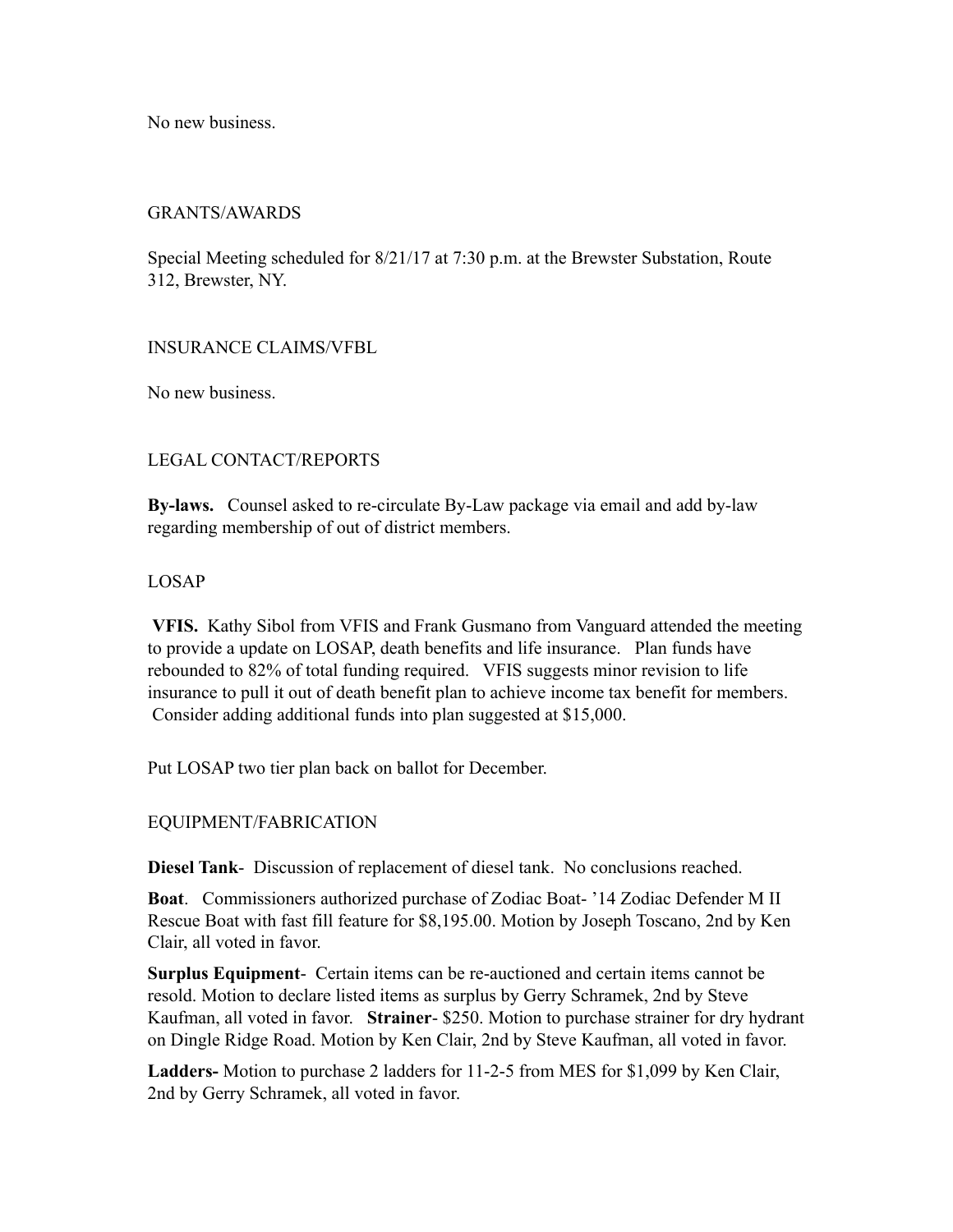**Scott Packs**- District will have air pack vendors demo their models so that the Department can assist in selecting the type of pack that the membership prefers. Grant will supply purchase of up to 25 packs and it is imperative that the Department weighs in on the type.

# OSHA MANDATES

No new business.

## VEHICLE MAINTENANCE

**Vehicle Reports.** Maintenance reports submitted to District. Ken Clair detailed vehicle and building for July of 2017. Commissioner Klosowski suggested that a group text be sent out when District car is in use.

## RECRUITMENT AND RETENTION

No new business.

## CHIEF'S REPORT

 An EMSTAR employee was removed- remaining employees performing ok. Department to supply EMSTAR with patches.

EMS

No new business.

TRAINING & TRAVEL